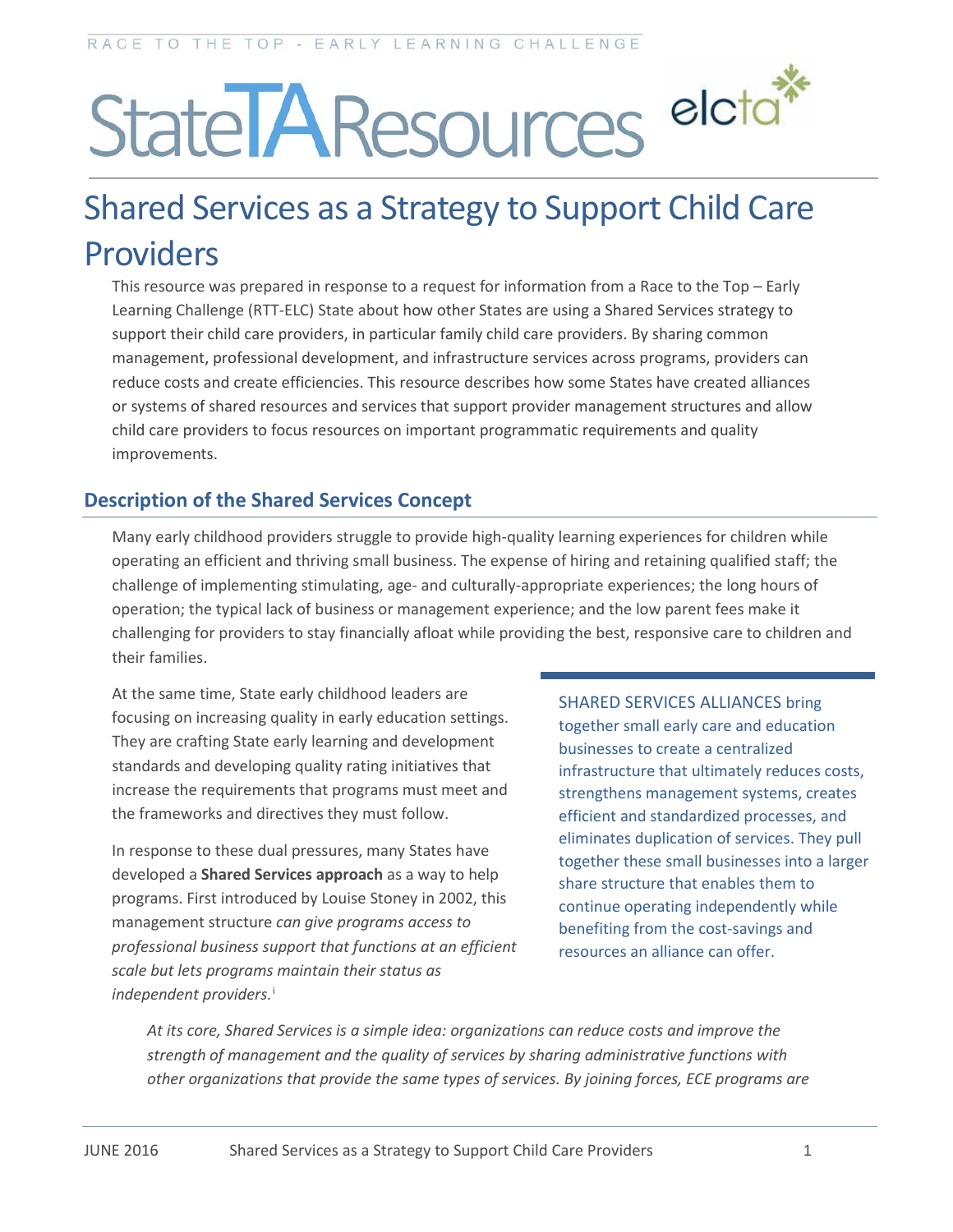*able to stay small, preserving intimacy important to families, while also able to improve long term financial strength and management capacity and the ability to provide a high-quality*  service.<sup>[ii](#page-13-1)</sup>

Most Shared Services Alliances are supported by a combination of members' management fees, philanthropy, and government funds. It is assumed that programs will offset the membership management fee by reducing business costs and increasing income as a result of improved quality. As members benefit from reduced purchasing and services costs, they are typically asked to re-invest those savings back into quality initiatives for their program.

The graphic below illustrates how Shared Service Alliances function: A member – which might be a child care center, a family child care home, a preschool or nursery school program, or an after-school program  $-$  draws on services that are provided by shared staff.<sup>iii</sup>



Research & Development (information technology, data collection & analysis, etc.) **Classroom Supports** (mentor teachers, classroom assessments, QRIS support, etc.) Administrative Services (payroll, billing, fee collection, marketing, tax/finance support, etc.) **Comprehensive Services** (health, mental health, social services, family support) **Fundraising And Fund Development (from public and private sources) Staff Recruitment & Screening (including substitutes) Bulk Purchase Of Goods And Services** Human Resources (health and retirement benefits, unemployment insurance, etc.)

Developed by Opportunities Exchange. Used with permission.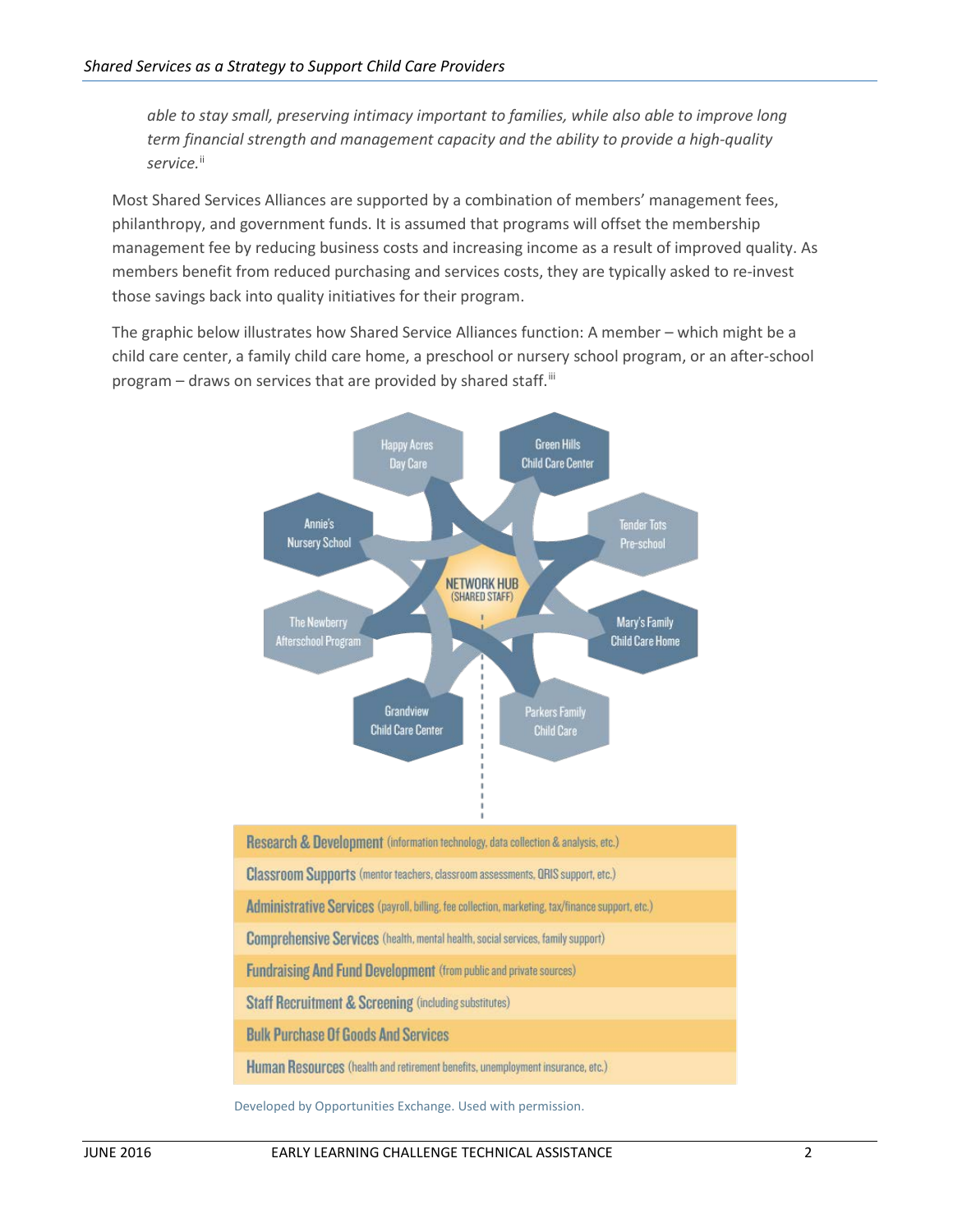# **Types of Shared Services Supports**

*Shared Services Alliances* can offer varied services and supports to their members. Approaches described in this report provide examples of models that have been designed with a specific focus (*e.g.,* professional development or nutrition), for a specific clientele (*e.g.,* family child care), or for specific goals (*e.g.,* to support low income families). Services generally have two purposes*: reduction of costs* and *shared capacity*. These approaches include supports and services such as:

#### • **Cost Saving Supports**

- o Arranging for shared staff such as janitors or cooks or specialized support staff such as mental health or health consultants
- o Organizing bulk buying and joint purchasing

#### • **Personnel Supports**

- o Coordinating a substitute pool
- o Managing shared recruitment and screening of staff
- o Housing a centralized coaching and mentoring support system including resources
- o Coordinating a centralized professional development strategy
- **Administrative Supports**
	- o Coordinating child recruitment and enrollment, and helping programs stay fully enrolled
	- o Centralized billing and fee collection
	- o Overall fiscal management
	- o Managing human resources, including payroll and benefits, employment paperwork and supports, and other human resources needs
	- o Managing scholarship funds
	- o Administration of the Child and Adult Care Food Program Fund Development
	- o Writing grants, organizing fundraisers
	- o Supporting programs' licensing applications and renewals and quality improvement program requirements

# **Benefits of Shared Services Alliances**

Ultimately, Stoney has identified **five key benefits** from Shared Services Alliances:

- 1. The professional fiscal management and economic strength of a larger organization, making it easier for very small businesses to weather economic ebbs and flows
- 2. Lower costs from economies of scale in business functions like payroll, benefits management, banking, janitorial and food services, and purchasing
- 3. Higher quality early childhood education and the ability to offer a range of comprehensive family support services, due to a more stable financial and organizational structure, improved compensation, and a comprehensive approach to professional development
- 4. More reflective teaching practices as a result of a better capacity to conduct child assessments and track outcomes using a centralized data system.
- 5. Better capacity to link with school districts and support successful transitions to school through the use of shared technology and centralized data systems.<sup>[iv](#page-13-3)</sup>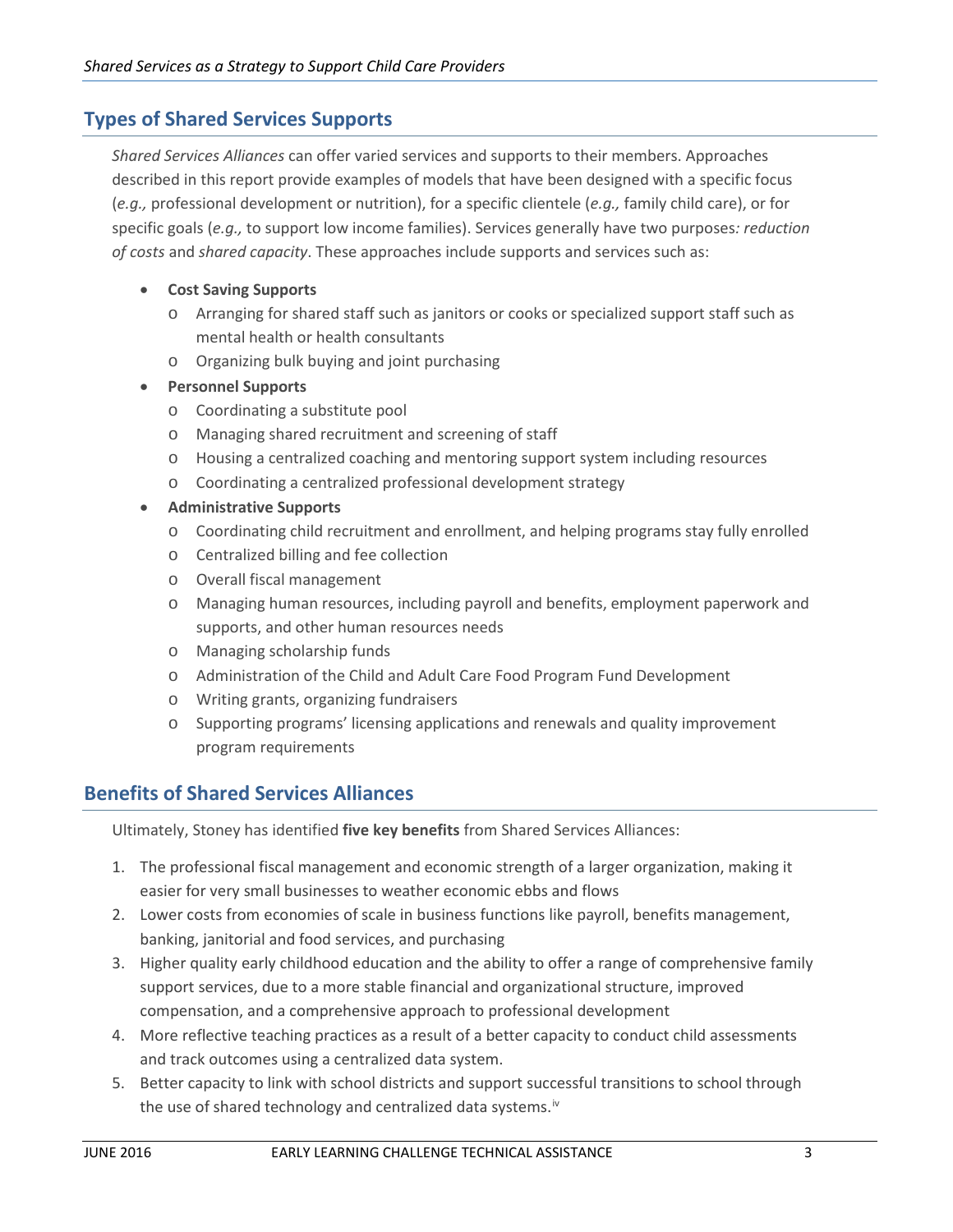# **Forms of Shared Services**

**Shared Services Alliances** may operate at a national, State, or local level and operate through different structures. Nationally, Shared Services may include tools that offer research information, collaborative learning activities, and website development efforts that can be shared across States and early childhood modalities.

On a State le[v](#page-13-4)el, in May, 2016, 24 States were using in a Shared Services web platform<sup>v</sup>. Each State's site is customized with State-specific tools and resources and aligns to its own data and fiscal reporting management systems. Links to the State's early learning standards, child care licensing requirements, or quality improvement rating programs can be included.

Locally, community organizations can join together to create alliances that generate cost savings for shared staffing supports such as program consultants or maintenance. A substitute pool can be established; professional development events can be coordinated; and regional or local staff networking around common themes can be designed.

# **Examples of Shared Services**

Varied Shared Services approaches are described below. They include State and local models and the web portal that over 20 States have adopted. Examples that have been formed specifically for family child care are provided, along with models that were developed with a unique purpose.

#### **State and Local Models – Web Based**

#### **Multi-State - CCA For Social Good®[vi](#page-13-5)Web-based Portal** [http://national.ecesharedresources.net/connect\\_public.aspx'](http://national.ecesharedresources.net/connect_public.aspx)

*CCA For Social Good®* has designed a Shared Services web platform that provides early childhood program leaders and staff with tools and shared resources to help them work smarter by saving time and money and keeping the focus on best practice. ECE Shared Resources™ manages the website, curates content, ensures that all links are up-to-date, continually negotiates new opportunities for cost savings and, through national partnerships, offers over 1,200 tools geared towards cost savings and administrative quality through efficiency.

States may customize the platform to include State-specific information; however, all sites include a basic array of resources including the following:

- **Cost savings** on supplies and human resources services
- **Classroom resources,** including teacher resources such as tips and handouts on child development and templates for children's art or projects
- **Program administration,** including samples of forms and policies such as a parent handbook
- **Regulations,** including information and links for national and State regulations, child care regulations, early learning standards, background and criminal investigation requirements, emergency preparedness, and State required forms, etc.
- **Human resources**, such as samples of job descriptions, employee handbooks and forms, etc.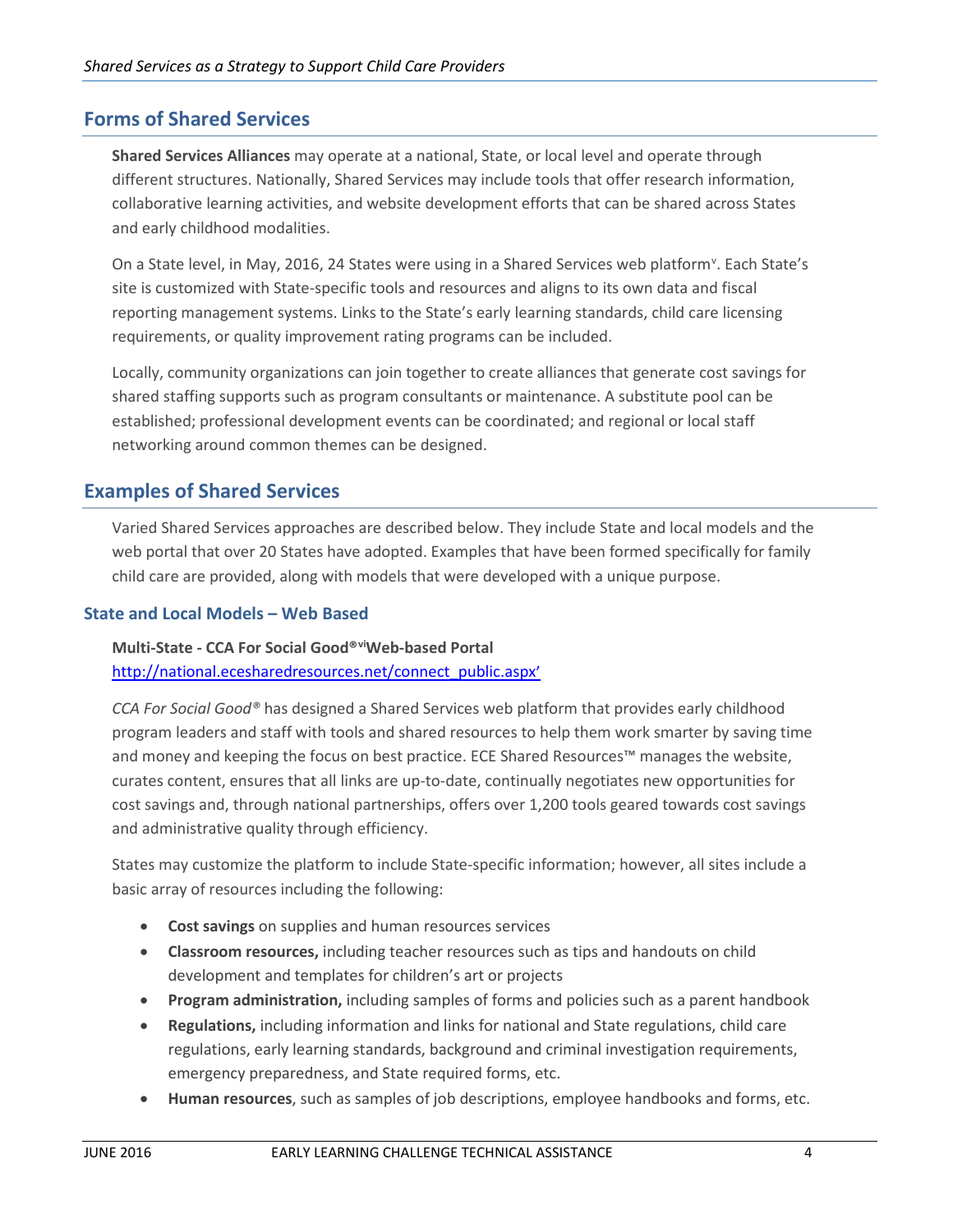- **Marketing** templates that can be customized with programs' logos and "how-to" guides
- **Training** materials and an online university
- A **library** collection of online resources
- **Community** social networking resources

A 2011 survey, reported in an evaluation of ECE Shared Resources in Pennsylvania, showed that site users felt the knowledge resources offered by the site were at least as valuable as cost savings – a finding that surprised both the users and the developers who had assumed that cost savings would be the most valuable benefit of shared services.

Currently, Shared Services on the web is available in over 24 States. Some States offer this tool as its single strategy for Shared Services. Others, such as Pennsylvania and Georgia, build additional resources on top of the platform, extending the shared services concept. (See descriptions below). States use a variety of strategies for supporting Shared Services on the web including public and private funding and membership fees.<sup>[vii](#page-13-6)</sup>

Below is a sample home page for a State's web-based platform.

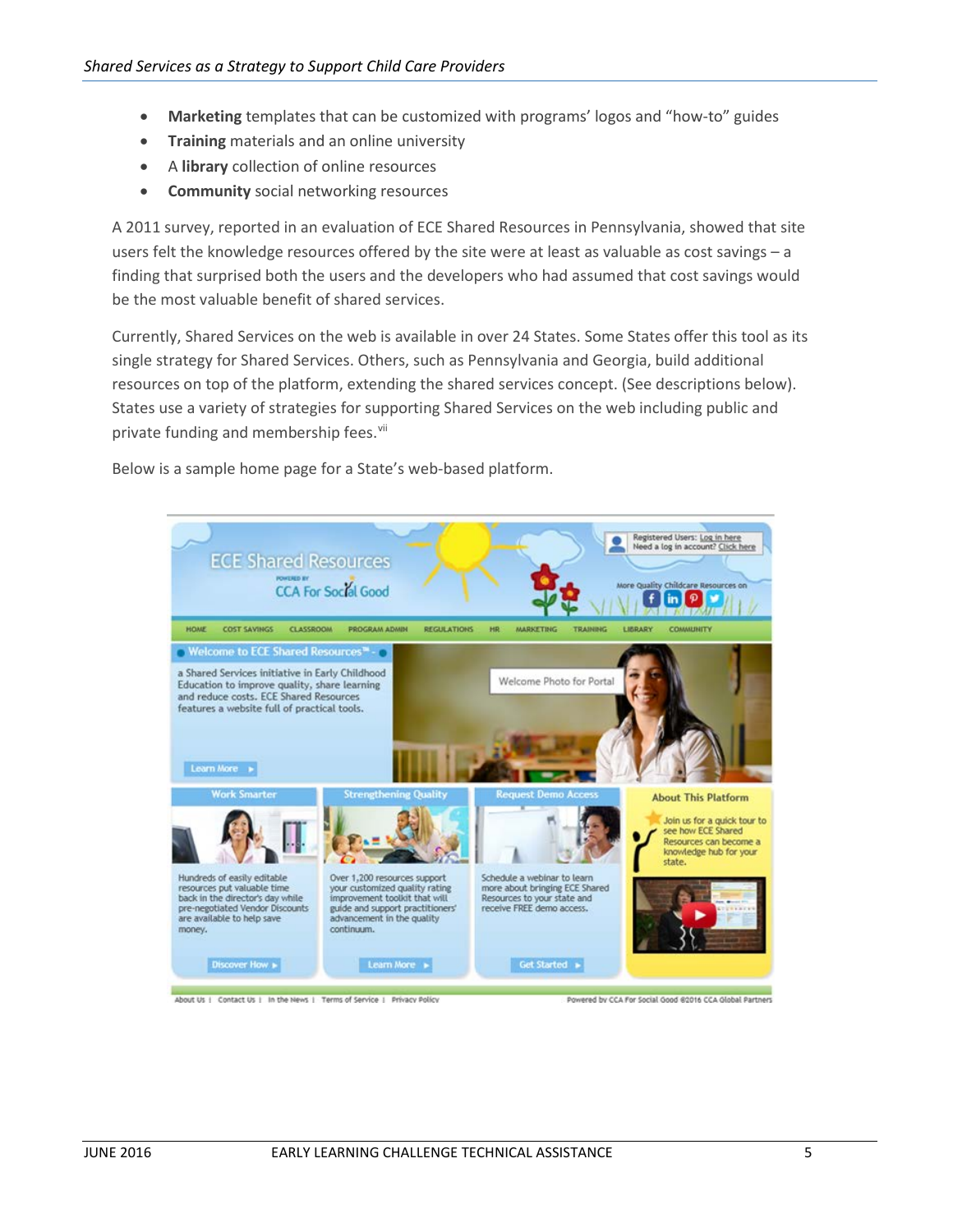#### **State Specific Models**

#### **Colorado: Early Learning Ventures**:<http://earlylearningventures.org/>

Early Learning Ventures (ELV) is a Colorado-based not-for-profit organization that, along with a group of private and public partners, couples the ECE Shared Resources platform with a web-based child management system, called Alliance CORE, that supports child development program administration. The ELV approach was designed to help providers meet child care licensing regulations by posting child care compliance updates and resources, offering online training to meet licensing requirements, and creating an online management system for completing the intensive paperwork reporting and monitoring requirements.

The platform also provides service delivery tools that allow members to manage enrollment, referrals, registration and waiting lists. Group purchasing is negotiated so members can purchase directly from vendors and receive the materials directly at their facilities. Other applications facilitate marketing and human resources functions. Families benefit from on-site services or through referrals for comprehensive family supports such as screenings and early intervention. Because statewide participation is strong, colleges and universities include the use of the shared services web in their coursework.

ELV features three levels or tiers of participation for affiliates.

- Tier One offers group-purchasing, access to professional development, and access to the web-based platform created by CCA for Social Good**®**.
- Tier Two adds business and management services which provide human resources and child enrollment information. Tier two members can also access a resource center.
- Tier Three builds on the other tiers by adding financial services.

The cost for Tier One is approximately \$100/year; costs for Tier Two and Three are higher to accommodate the more extensive work that is being completed for the facilities. It is anticipated that a fourth tier will be developed in the near future that will focus on leadership and quality improvement. The graphic below from the Early Learning Ventures website is used to illustrate ELV's services:

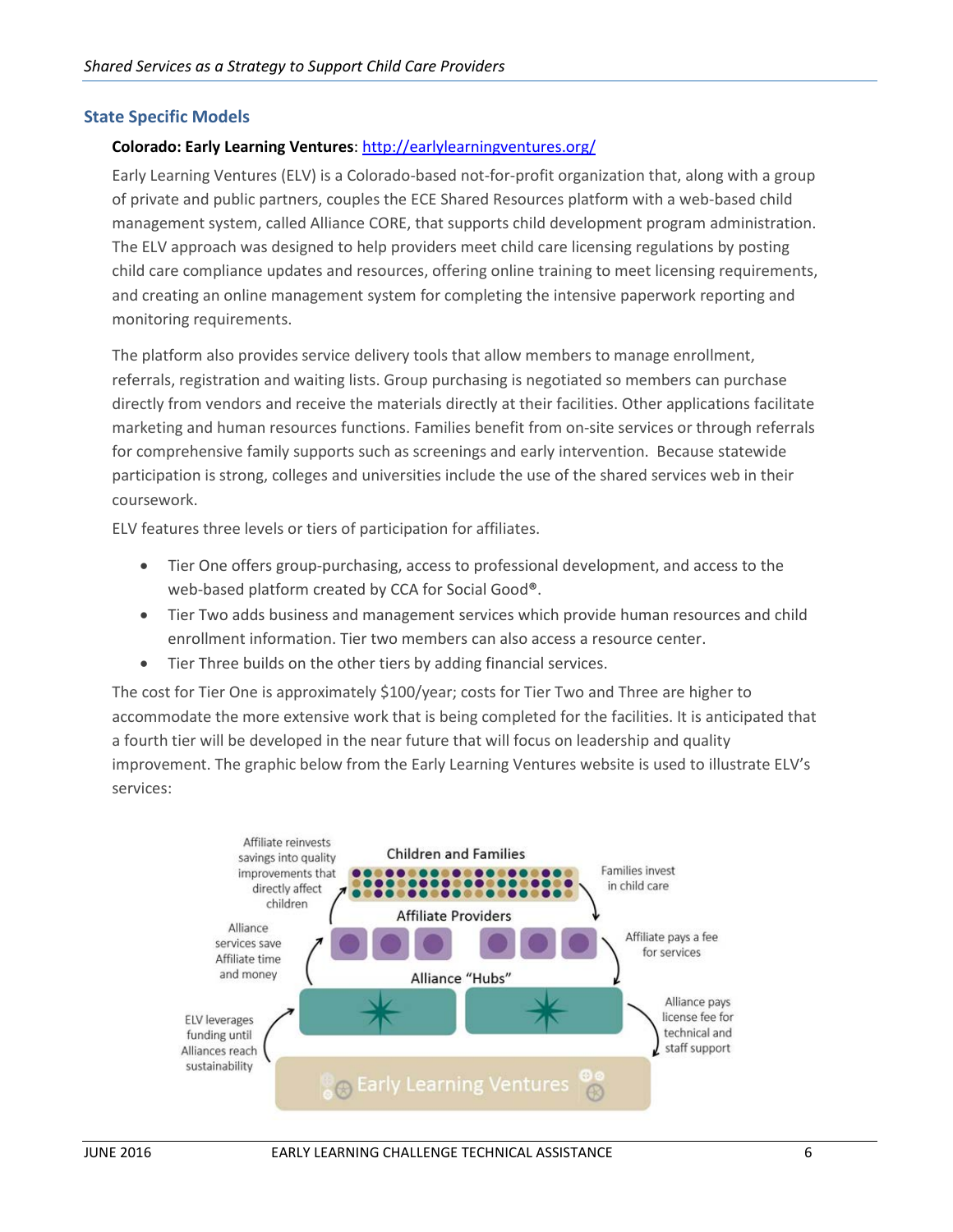#### **The Georgia Alliance for Quality Child Care** <http://www.qualitycareforchildren.org/gaqcc/>

The Georgia Alliance is sponsored by Quality Care for Children (QCC), a child care resource and referral agency and uses a State-customized version of ECE Shared Resources™ web-based platform. Georgia's goal is to attract members throughout the State through collaborations with other communities' resource and referral agencies. The Alliance assigns a technical assistant to a cohort of provider members to support their participation in the State's Quality Rating and Improvement System (QRIS) and to provide on-site support to teachers, as well as to create a community of localized groups of providers. TAs are encouraged to use tools and resources on ECE Shared Resources to support their work with providers.

A one-page summary of services is available for potential members. Annual membership fees are \$225 for child care centers and \$50 for family child care programs. New applicants receive one year free. Additional services available in the Atlanta area include monthly director-to-director support meetings. The QCC approach to Shared Services includes another tier of support called Peer-to-Peer Shared Services that matches providers' needs with available resources.

#### **New Hampshire: Seacoast Early Learning Alliance (SELA)** <http://www.uwgs.org/sela/>

The United Way helped to initiate this Shared Services Alliance that uses the ECE Shared Resources™ web-based platform. Established in 2011, the SELA website claims,

*In the first six months of 2011, Alliance members saved \$84,000 in operating costs and reallocated those funds to quality initiatives. One member saved \$26,000 in one year by switching to the shared food vendor and reinvested it back into quality. Automobile and home owners insurance are two of the perks this alliance offers. Seacoast Early Learning Alliance members saved as much as 25% on commercial insurance with better coverage*.

In the past year, programs from Vermont and Maine have joined the Alliance, bringing membership to over 100. SELA uses a property management company, Great North Advantage, to provide maintenance, coordinated business contracts, human resources, accounting, and marketing services. SELA has also developed regional learning communities as part of members' benefits.

#### **New Mexico Early Childhood Alliance (ECA)** <http://www.newmexeca.org/default.aspx>

New Mexico has secured public and private funding to maintain its Shared Services Alliance for providers. The New Mexico Association for the Education of Young Children is the lead partner and the State's Children, Youth, and Families Department plays a key role. In addition to providing resources to keep the site current and assuring programs receive those resources, the Children, Youth and Families Department has committed Race to the Top – Early Learning Challenge Grant funds to provide no-cost access to programs that are participating in quality initiatives. Community foundations are investigating ways to broaden the concept into local alliances that will specifically address community needs and interests.

ECA uses the national ECE Shared Resources™ web-based platform as its foundational resource to support quality. It has created a section on the Shared Services site that is dedicated to the QRIS, called Raise Quality, which includes QRIS resources and materials. Regional alliances have formed to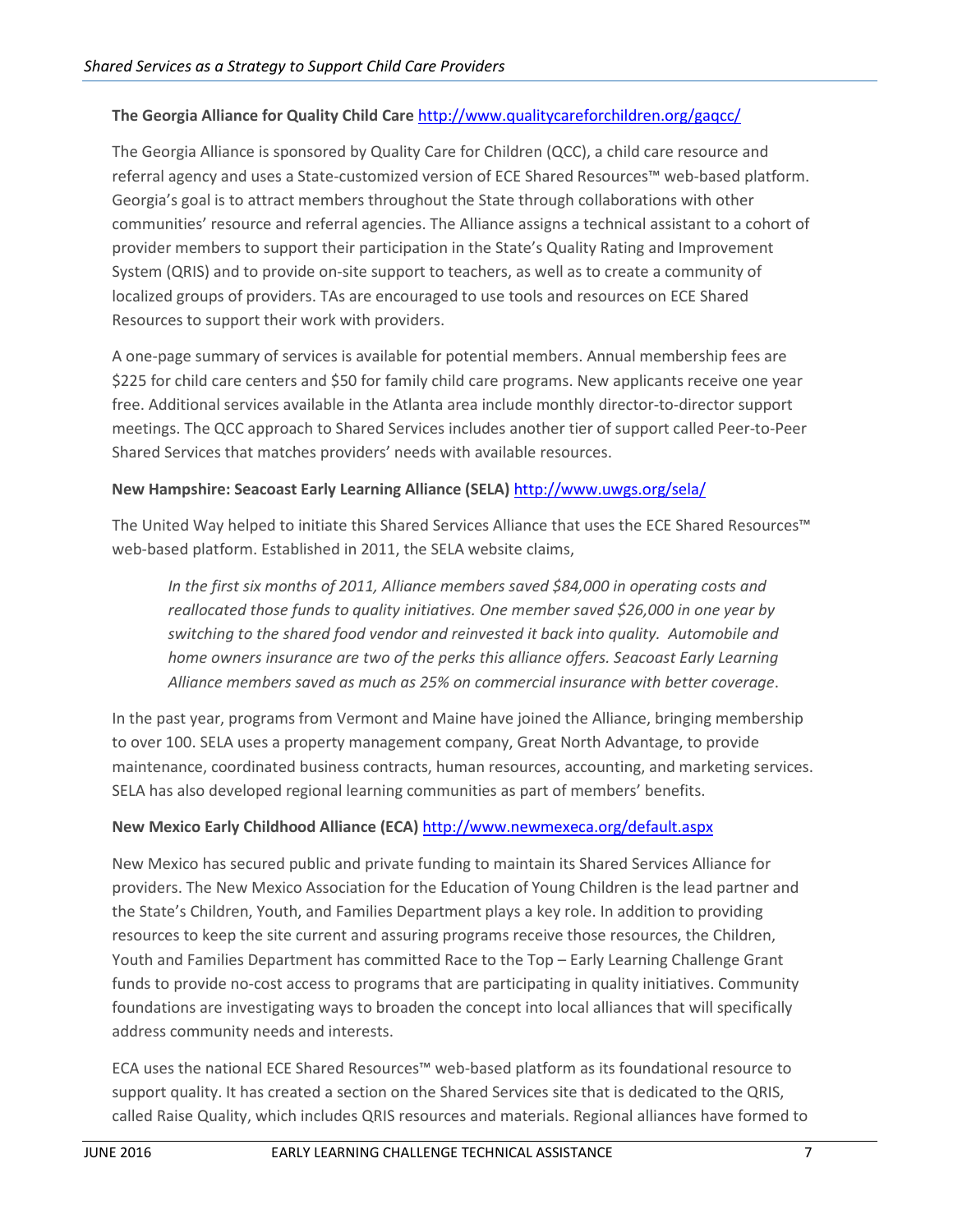explore cost-sharing strategies as well as ways to support and network staff: substitutes are one of the resources under consideration.

#### **Pennsylvania: SharedSource Pennsylvania** <http://www.sharedsourcepa.org/index.aspx>

Pennsylvania's Shared Services model, *SharedSource Pennsylvania*, began in Philadelphial with the following partners: Delaware Valley Association for the Education of Young Children (DVAEYC), Public Health Management Corporation (PHMC), and CCA for Social Good**®**. It has now expanded to include all of Pennsylvania with additional partners including the Pennsylvania Association for the Education of Young Children (PennAEYC) and the Pittsburgh Association for the Education of Young Children (PAEYC). It is supported by the William Penn Foundation and the Heinz Endowments.

The *SharedSource Pennsylvania* website features three resources as part of its Alliance benefit:

- **SharedSource Pennsylvania**: This resource is the State-specific web-based platform, designed by CCA for the Social Good**®** in partnership with the State. It is free to AEYC members; it is included in their membership dues. The site provides cost savings products and resources.
- **ChildWare** is custom-designed, web-accessible child care management software, specifically for Pennsylvania providers. It was created by the Philadelphia Health Management Corporation (PHMC) and – like the Colorado Alliance CORE—is designed to help busy ECE program administrators automate all of the tasks they must manage and track each day, including: child and family data, attendance, professional development, billing, meals, and much more. ChildWare includes automated to-do lists and detailed reports on finances, child health assessments, and accreditation milestones. Participants pay an annual fee based on enrollment that covers ongoing technical assistance and training, software hosting and upgrades, and data backup and storage.
- **ECEHire** offers Pennsylvania-specific employment information for early care professionals and providers. It provides a centralized job posting location including candidate screenings and posting promotions for a fee.

#### **Pennsylvania (Central): Early Childhood Innovative Connections (ECIC)** <http://www.ecinnovativeconnections.org/>

Early Childhood Innovative Connections is a Northern Lancaster-based 501(c)(3) Shared Services alliance that was formed in 2012 after informally meeting and exploring ways to work together.

*Our Board of Directors includes nine members of the business and early learning community who are committed to making time, talent, and financial commitments to support our mission. Our Advisory Committee, made up of volunteer early childhood program Directors from our member programs, meets monthly to shape the services and benefits of ECIC. Many networking opportunities exist for Directors and early learning staff of member programs, and professional and business development opportunities are created with their input.*[viii](#page-13-7)

The Alliance strives to connect participating centers and supporters, to share costs and services allowing for reinvestment of time and cost savings to enhance program quality. It offers educators professional development, access to job postings, networking and resource discounts. Administrators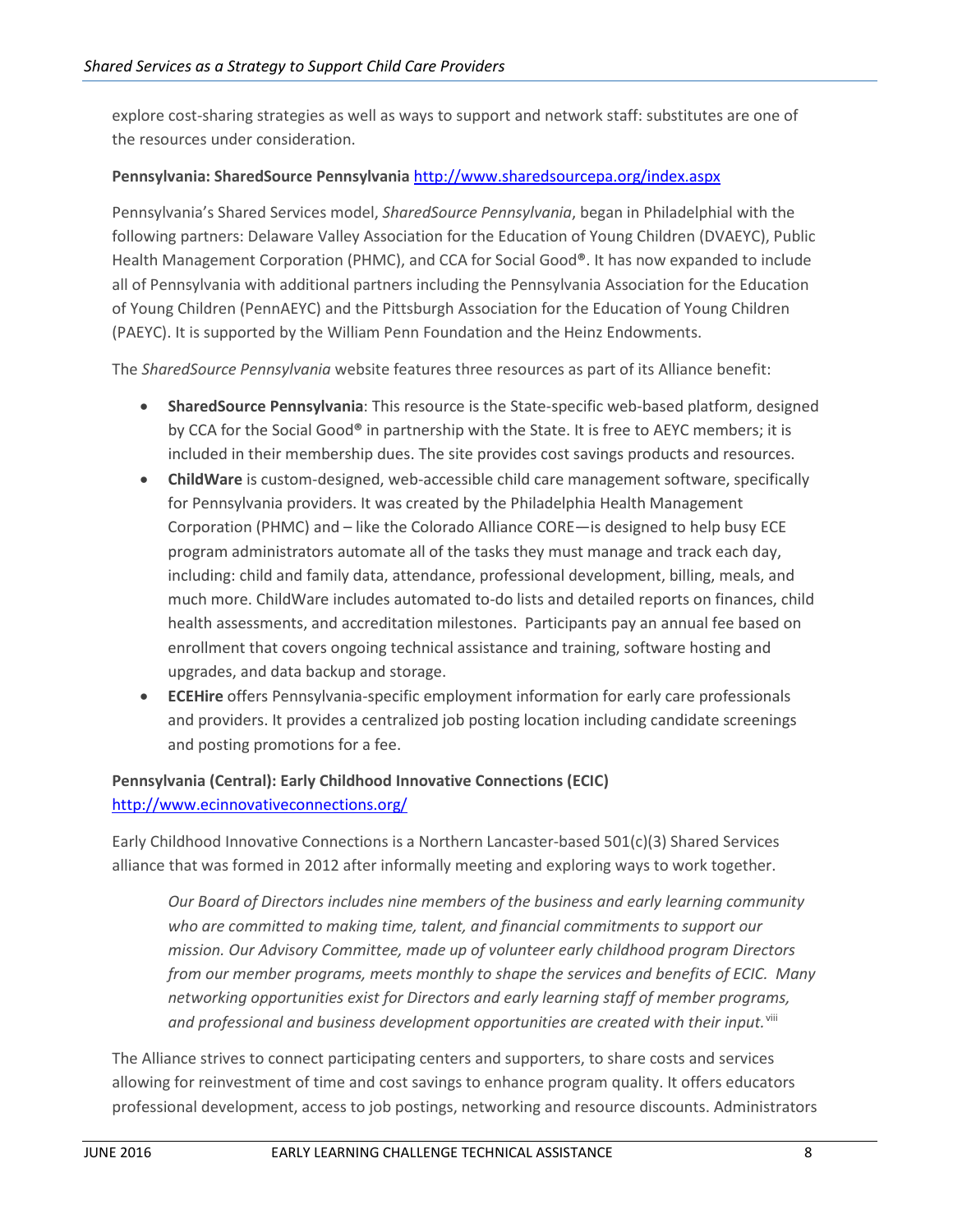can take advantage of shared administrative services, group training, resource discounts, access to job postings, and leadership training. Business partners benefit from promoting products and services in addition to supporting the community.

## **South Carolina Proposal (new for 2016)** [http://greenvillefirststeps.org/wp](http://greenvillefirststeps.org/wp-content/uploads/2015/12/Final-Shared-Services-ICS-Proposal-RFS.pdf)[content/uploads/2015/12/Final-Shared-Services-ICS-Proposal-RFS.pdf](http://greenvillefirststeps.org/wp-content/uploads/2015/12/Final-Shared-Services-ICS-Proposal-RFS.pdf)

The web portal will be the foundation for South Carolina's Shared Service alliance that will begin with a pilot with plans to expand in subsequent years. In addition to using a State-customized version of the CCA for Social Good website, South Carolina plans to include additional components such as regional learning networks that will convene monthly meetings focused on director leadership with a goal towards improving quality through supporting directors' leadership skills; a MOU that assures members will reinvest cost savings into program quality; and development of a preschoolkindergarten transition tool.

#### **State and Local Models Not Web Based**

#### **Tennessee (Chattanooga): The Children's Home** <http://chamblisscenter.org/>

In Chattanooga, Tennessee, a large nonprofit child development center called the Children's Home Chambliss Shelter provides comprehensive management services to 13 additional community-based child care programs (Five small, non-profit center-based programs and nine school-based classrooms for infants and toddlers). The Children's Home staff provides shared management services for all sites, either directly or via a contract with the non-profit board, including an on-side manager at least halftime and finance, maintenance, and food service supports. The Children's Home also coordinates payroll and benefits, contracts (such as liability and health insurance), maintenance services, and food and supplies/equipment purchasing. The shared services framework also enables Chambliss to better support families with referrals and links to health and social services. Participating centers use the same curriculum and participate in the State's quality rating system

Centers affiliated with the Children's Home Alliance report that they have been able to raise teacher wages and benefits, lower staff turnover, and raise the quality of services that the centers provide as a result of participation in the Alliance.

#### **Seattle, Washington: Sound Child Care Solutions in (SCCS**):<http://soundchildcare.org/>

This consortium, founded in 2007, currently holds seven child care centers located in diverse neighborhood across the City of Seattle. SCCS includes different types of centers – large and small, employing a range of curricula and serving families with varying income. Currently 12 of their 31 classrooms are dual language (Spanish and Vietnamese). While the sites are linked by a shared Board of Directors and are part of a single non-profit, each site has its own Advisory Board as well as its own director (not necessarily fulltime), teachers, and assistant teachers. The central office staff provides

• educational support including professional development, mentoring, and coaching; teacher leadership cohort; a substitute pool; volunteer outreach; recruitment support; and support for child assessment and literacy enrichment; and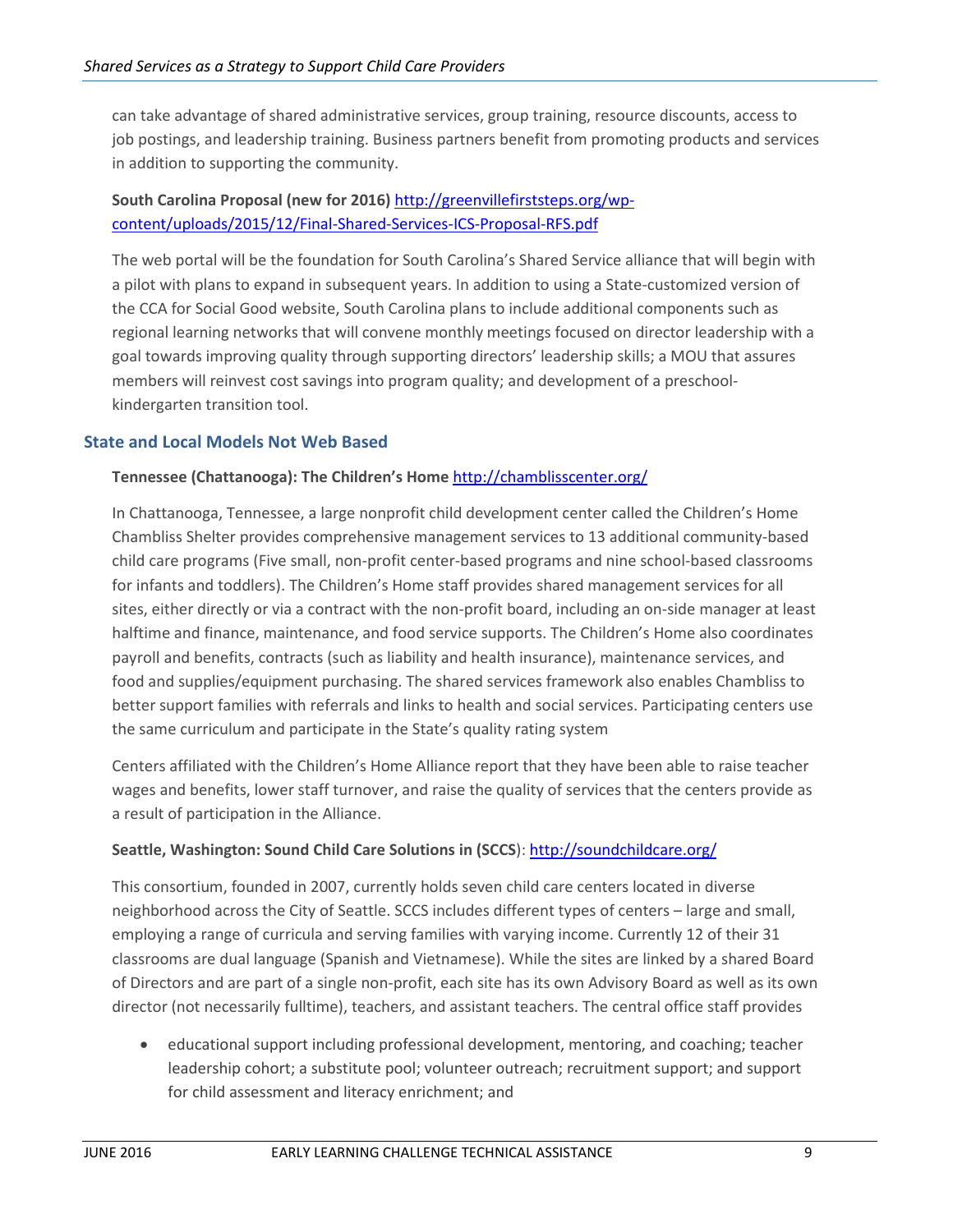• streamlined and shared business functions including payroll and benefits management; financial management; support for waiting list and enrollment; computer technology support; joint purchasing; USDA food program payments; and human resource problems support.

Additional benefits arise from participation in SCCS:

- The Consortium has made a commitment to ensuring that 25 percent of their slots consortium-wide are for low-income children. This is achieved through centers' contributions to a scholarship fund that, in turn, allows them to draw back from that same fund.
- A system of evaluation is provided that examines child outcomes, environment, program management, while tracking the financial impact of the consortium.
- The centers participating in the consortium have some of the highest environment rating scales scores in Seattle, and their children score well on various assessments.<sup>[ix](#page-13-8)</sup>

#### **Family Child Care Home Models**

#### **Connecticut (Central): All Our Kin** <http://www.allourkin.org/our-mission>

Several studies have been conducted to demonstrate the nationally recognized All Our Kin's positive impact on quality in family child care homes. Established in 1999, All Our Kin is a non-profit organization that expanded its reach beyond New Haven, Connecticut to other Connecticut communities with three goals: (1) to increase the supply of high-quality, affordable child care options to enable parents to enter and remain in the workforce; (2) to help family child care providers attain economic self-sufficiency through their child care businesses; and (3) to enhance family child care providers' knowledge, skills, and practice as early childhood educators to improve young children's positive outcomes. [x](#page-13-9)

**Massachusetts Family Child Care Systems (Systems)** (Source: CLASP. *Massachusetts: Family Child Care System Contracts* [Webpage]. 2011.

[http://www.clasp.org/babiesinchildcare/state/massachusetts-family-child-care-system-contracts\)](http://www.clasp.org/babiesinchildcare/state/massachusetts-family-child-care-system-contracts)

Massachusetts uses a different approach to support its family child care providers. Regional family child care systems contract with the State to purchase child care slots from, and offer support to, family child care providers. Family child care providers, in turn, voluntarily contract with a System to receive child care subsidy slots as well as varied resources and supports such as professional development, technical assistance, and social service referrals. Massachusetts Family Child Care Systems also provide centralized administrative functions, such as managing family enrollment, collecting fees, submitting subsidy paperwork, and so forth. There are over 50 Family Child Care Systems across the State with contracts that vary in the size and number of provider participants

Massachusetts reimburses the Systems via a contract for a specific number of slots to be purchased in participating family child care homes plus an administrative rate. Contract requirements are extensive. Systems must deliver:

• Recruitment of family child care providers who enroll culturally diverse families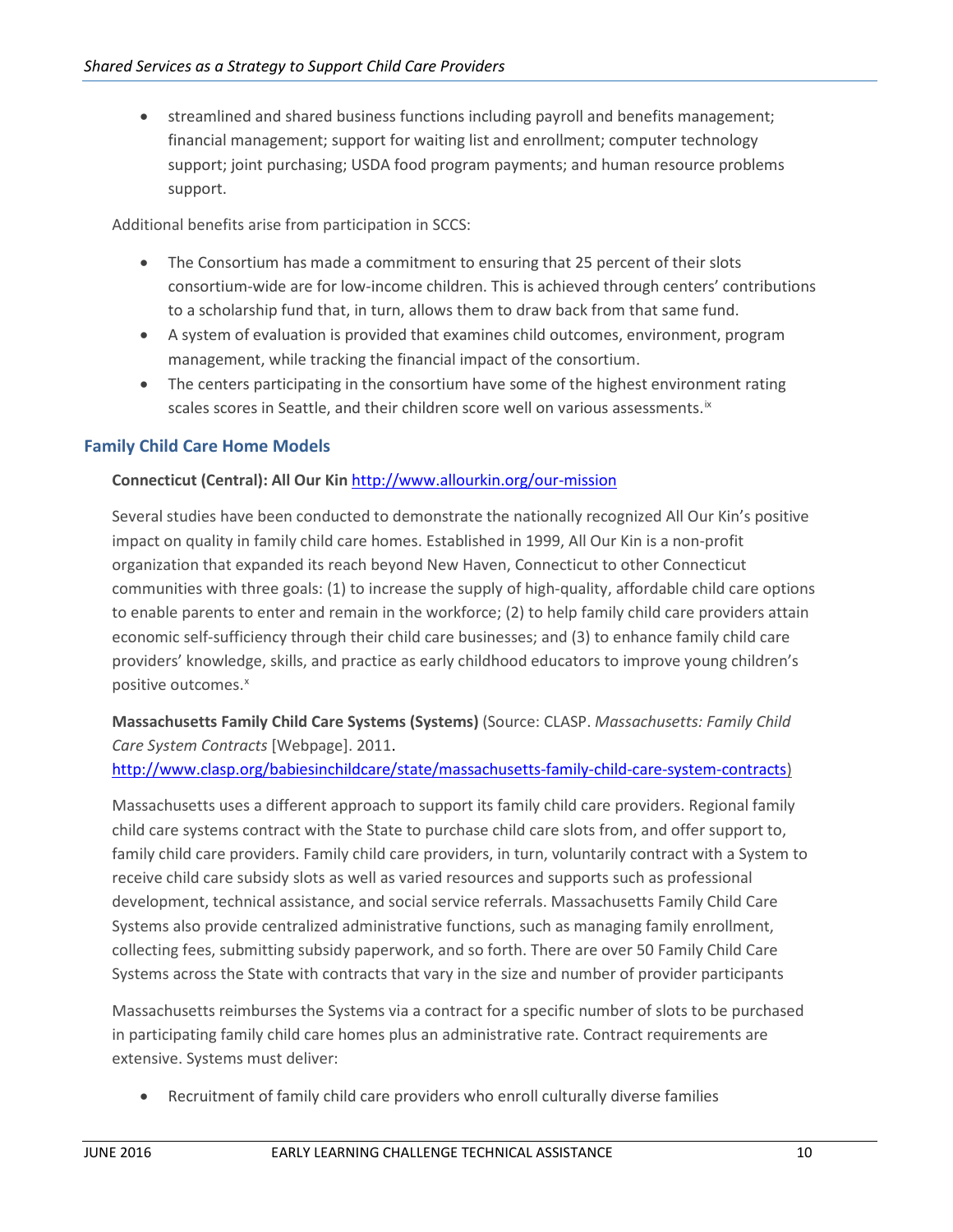- Direct support to families by completing eligibility, updating waiting lists, and working with them for financial assistance
- Provision of substitutes to the family child care homes
- Visitations to each family child care provider, at least monthly, to review enrolled families' needs and to review providers' professional development, instructional, and quality improvement needs
- Assistance to work with the providers to support families' needs for community services or referrals
- Administrative support to providers by handling their billing and payroll
- Development of a comprehensive professional development approach that includes needs assessments, maintenance of providers' training and attendance, technical assistance, mentoring and career advisement, as well as training in required and optional courses, many of which lead to career advancement
- Data reporting on comprehensive services, developmental screening, and child outcomes

#### **Virginia (Metropolitan D.C.): Infant Toddler Family Day Care (ITFDC)** <http://www.itfdc.com/>

Located in the Fairfax, Virginia area, ITFDC is a home-based Shared Services alliance that has been structured to manage fiscal, administrative, and professional development for family child care providers. The providers are participatory in decision-making on the way in which their fees should be spent, and in turn, benefit from the Alliance's management of recruitment and fiscal management services. The Alliance partners with the local Child Care Aware<sup>®</sup> and the USDA Food Program to offer the following services: payments from USDA and from the local subsidy program; establishment of a provider emergency fund; payment for staff holidays; scholarships; payments for background checks and required training such as CPR; parent fees: collections and payments; contracts for services such as liability insurance; and marketing including the development of web and Facebook pages.

The Alliance provides ongoing professional development, coaching, and mentoring through the use of a dedicated workforce development director and child care specialists who visit programs and design individualized plans. It has developed specialized training for non-English speaking providers and offers unique supports to families such as offering substitutes if the regular provider is ill. Child Care Aware of Virginia©, one of the Alliance's partners, helps providers with technical assistance, family referrals, and recruitment. New family child care home providers are given additional technical assistance.

#### **Models with a Unique Focus**

#### **Collaborative Teachers Institute (CTI): New Mexico** <http://www.collaborativeteachersinstitute.com/>

This unique Alliance focuses on professional development. The Collaborative Teachers Institute is a group of 10 programs' early childhood teachers in Santa Fe who are interested in pursuing advanced,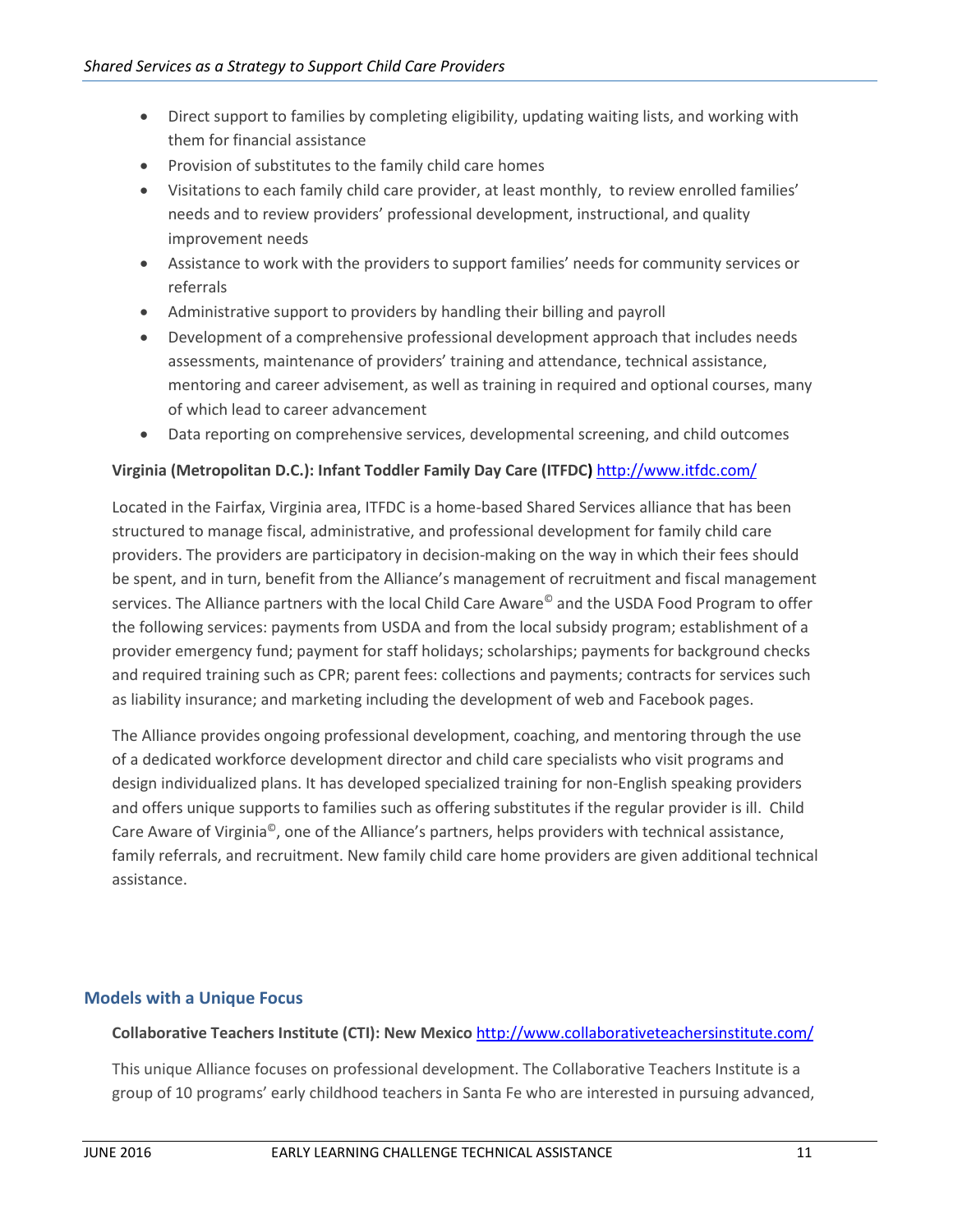collaborative professional development. They use reflective practice to study children's interests. The Institute evolved from initial meetings, held in 2014, to discuss Shared Services. Common threads that continued to arise were the need for higher level professional development and substitutes.

The work on substitutes is in process (and available through a password-protected area on the Institute's website). Professional development is being promoted through convening monthly structured meetings where teachers reflect on their work with children and share their experiences and their documentation of children's work. The meetings follow a structured protocol to help support learning and move from reflection to action and back to reflection again. Their goal is to foster pedagogical leadership.

# Farm to Preschool: [http://opportunities-exchange.org/wp-content/uploads/SS-and-Farm-to-](http://opportunities-exchange.org/wp-content/uploads/SS-and-Farm-to-Preschool-Summary.pdf)[Preschool-Summary.pdf](http://opportunities-exchange.org/wp-content/uploads/SS-and-Farm-to-Preschool-Summary.pdf)

The Shared Services framework can be applied to specific services that would be difficult to implement in a single, stand-alone child care setting. The Farm to Preschool initiative is one example. The Farm to Preschool initiative varies from location to location but includes at least one of the following services:

- Procurement: Local foods are purchased, promoted, and served at mealtime or as a snack or taste test.
- Education: Children participate in education activities related to agriculture, food, health, or nutrition.
- School gardens: Children engage in hands-on learning through gardening.

**One example where shared service framework has been applied to Farm to Preschool movement is in upstate New York. Schenectady**'s Child Care Council is an example of a coordinated farm to preschool program in three child care centers. A program manager coordinates the sale of produce with local farmers for center staff, families, and the community. The initiative provides food tastings and educational materials, arranges for SNAP to be accepted, and provides the centers with a gardening curriculum and supplies. The project was funded by a Supplemental Nutrition Assistance Program (SNAP) and anti-obesity project and the Child and Adult Care Food Program. It was begun in 2013 and was expanded in 2014. There are a variety of USDA and private business funding sources that support these projects for local communities.

# **Opportunities for Next Steps**

The Shared Services concept provides States with a unique opportunity to support early education programs that are struggling to provide high-quality early education, support the workforce needs of parents, and survive as small businesses. The Shared Service strategies and approaches that are in operation in other States provide models that States can adapt to support their child care providers and the families they serve.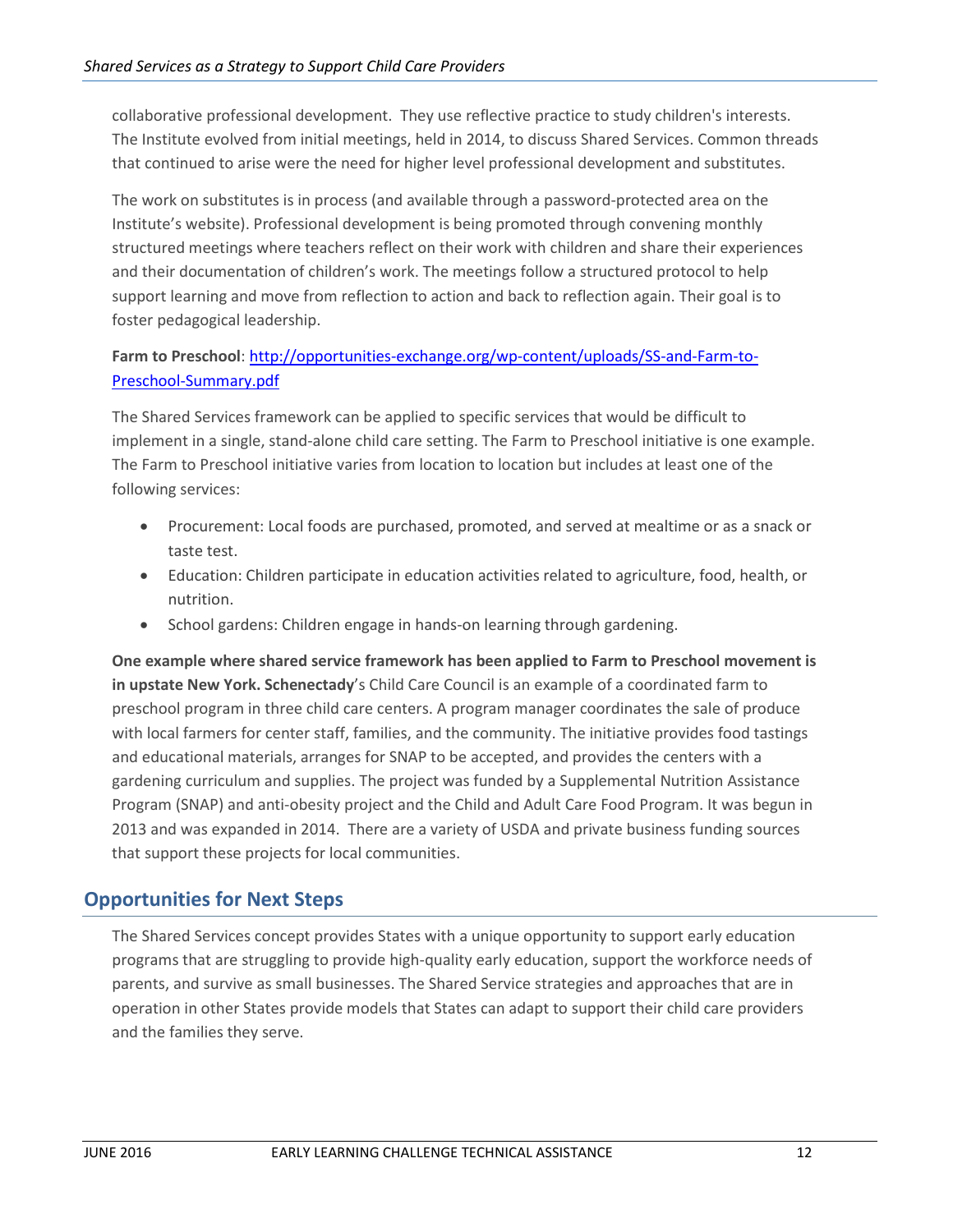# **Shared Services Websites Identified Within the Document**

Multi-State CCA For Social Good® Web-based Portal [http://national.ecesharedresources.net/connect\\_public.aspx'](http://national.ecesharedresources.net/connect_public.aspx)

Colorado: Early Learning Ventures <http://earlylearningventures.org/>

Connecticut (Central): All Our Kin <http://www.allourkin.org/our-mission>

The Georgia Alliance for Quality Child Care <http://www.qualitycareforchildren.org/gaqcc/>

New Hampshire: Seacoast Early Learning Alliance (SELA) <http://www.uwgs.org/sela/>

New Mexico Early Childhood Alliance (ECA) <http://www.newmexeca.org/default.aspx>

Pennsylvania: SharedSource Pennsylvania <http://www.sharedsourcepa.org/index.aspx>

Pennsylvania (Central): Early Childhood Innovative Connections (ECIC) <http://www.ecinnovativeconnections.org/>

South Carolina Proposal (new for 2016) [http://greenvillefirststeps.org/wp](http://greenvillefirststeps.org/wp-content/uploads/2015/12/Final-Shared-Services-ICS-Proposal-RFS.pdf)[content/uploads/2015/12/Final-Shared-Services-ICS-Proposal-RFS.pdf](http://greenvillefirststeps.org/wp-content/uploads/2015/12/Final-Shared-Services-ICS-Proposal-RFS.pdf)

Tennessee (Chattanooga): The Children's Home<http://chamblisscenter.org/>

Seattle, Washington: Sound Child Care Solutions in (SCCS)[: http://soundchildcare.org/](http://soundchildcare.org/)

Virginia (Metropolitan D.C.): Infant Toddler Family Day Care (ITFDC)<http://www.itfdc.com/>

Collaborative Teachers Institute (CTI): New Mexico <http://www.collaborativeteachersinstitute.com/>

Farm to Preschool[: http://opportunities-exchange.org/wp-content/uploads/SS-and-Farm-to-](http://opportunities-exchange.org/wp-content/uploads/SS-and-Farm-to-Preschool-Summary.pdf)[Preschool-Summary.pdf](http://opportunities-exchange.org/wp-content/uploads/SS-and-Farm-to-Preschool-Summary.pdf)

## **Additional References**

Opportunities Exchange has information about Shared Service across the United States. [www.opportunities-exchange.org](http://www.opportunities-exchange.org/)

Child Care State Systems Specialist Network. *New Mexico Early Childhood Alliance: Successful Public-Private Partnerships*. U.S. Department of Health and Human Services, Administration for Children and Families, Office of Child Care, 2014.

[https://childcareta.acf.hhs.gov/sites/default/files/public/newmexico\\_profile.pdf](https://childcareta.acf.hhs.gov/sites/default/files/public/newmexico_profile.pdf)

CLASP. *Massachusetts: Family Child Care System Contracts* [Webpage]. 2011. <http://www.clasp.org/babiesinchildcare/state/massachusetts-family-child-care-system-contracts>

ECE Shared Services. Web-based resource powered by CCA for the Social Good**®**: [http://national.ecesharedresources.net/index/.](http://national.ecesharedresources.net/index/) For a list of additional Shared Services websites powered by CCA for the Social Good, visit http://national.ecesharedresources.net/about\_public.aspx.

Opportunities Exchange. *Shared Services in Early Care and Education: Introduction and Alliance Examples*. Opportunities Exchange, (no date). [http://opportunities-exchange.org/wp](http://opportunities-exchange.org/wp-content/uploads/Shared-Services-Introduction-and-Examples-rev.pdf)[content/uploads/Shared-Services-Introduction-and-Examples-rev.pdf](http://opportunities-exchange.org/wp-content/uploads/Shared-Services-Introduction-and-Examples-rev.pdf)